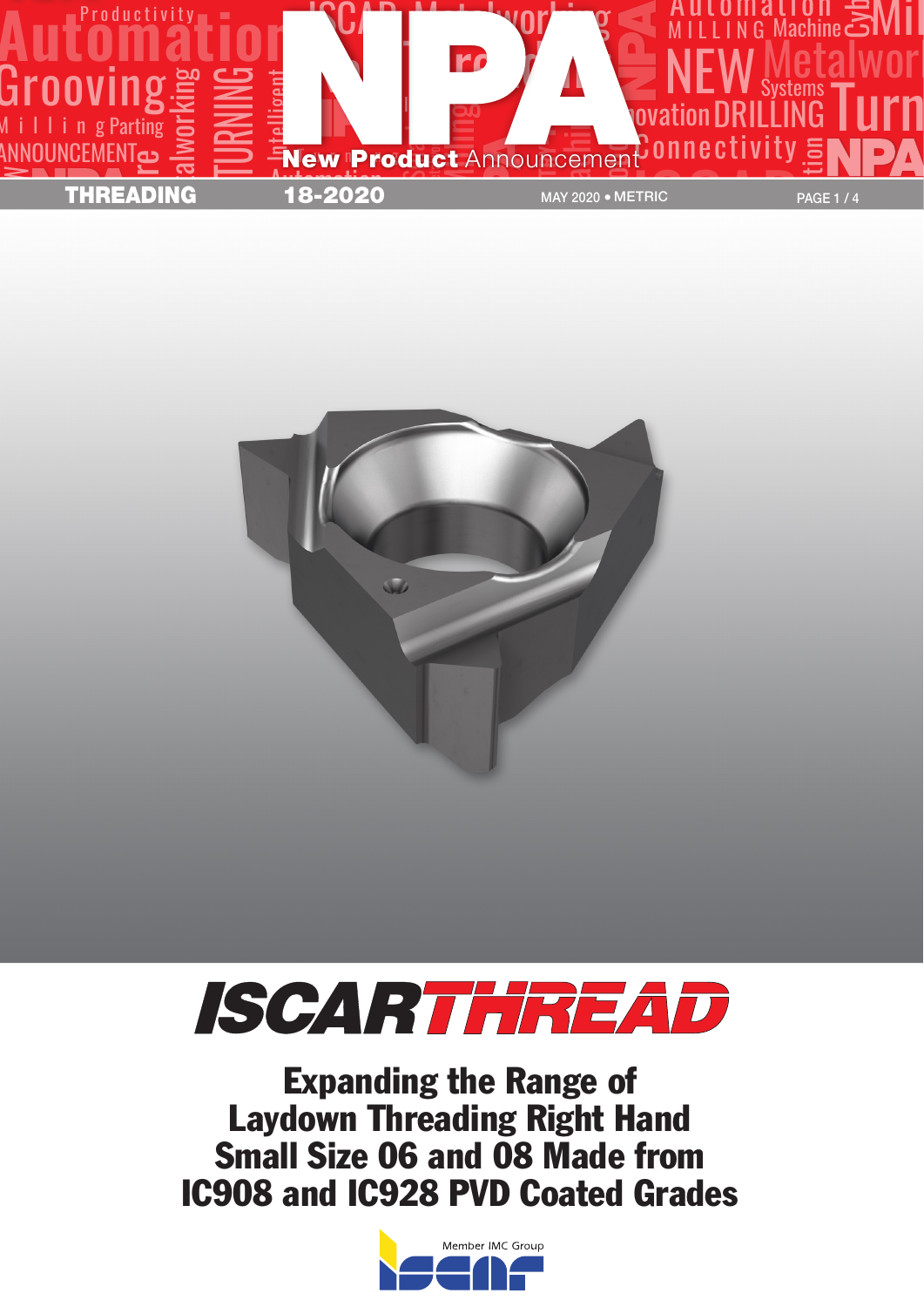



## **Highlights**

ISCAR is expanding its range of laydown threading inserts for internal threading to include sizes 06 and 08 made from PVD coated IC908 and IC928 grades, for a wide range of materials.

## Features

- Full profile threading ISO metric thread pitch from 0.5 mm up to 1.75 mm
- The new inserts are fully ground profiles for higher accuracy and better surface quality
- Available in the IC908 versatile PVD coated IC908 and IC928 grades:

## IC908

- Very good wear resistant

- A hard, substrate with excellent chipping resistance, combined with a TiAlN PVD coating. Provides high wear and oxidation resistance.

## IC928

- A TiAlN PVD coated tough grade, is recommended for interrupted cut and heavy operations
- Suitable for wet and dry machining
- For a wide range of materials
- The new line is interchangeable with all standard holders.
- The new full profile types share the same characteristics as the rest of the line
- Cutting conditions according to the existing line

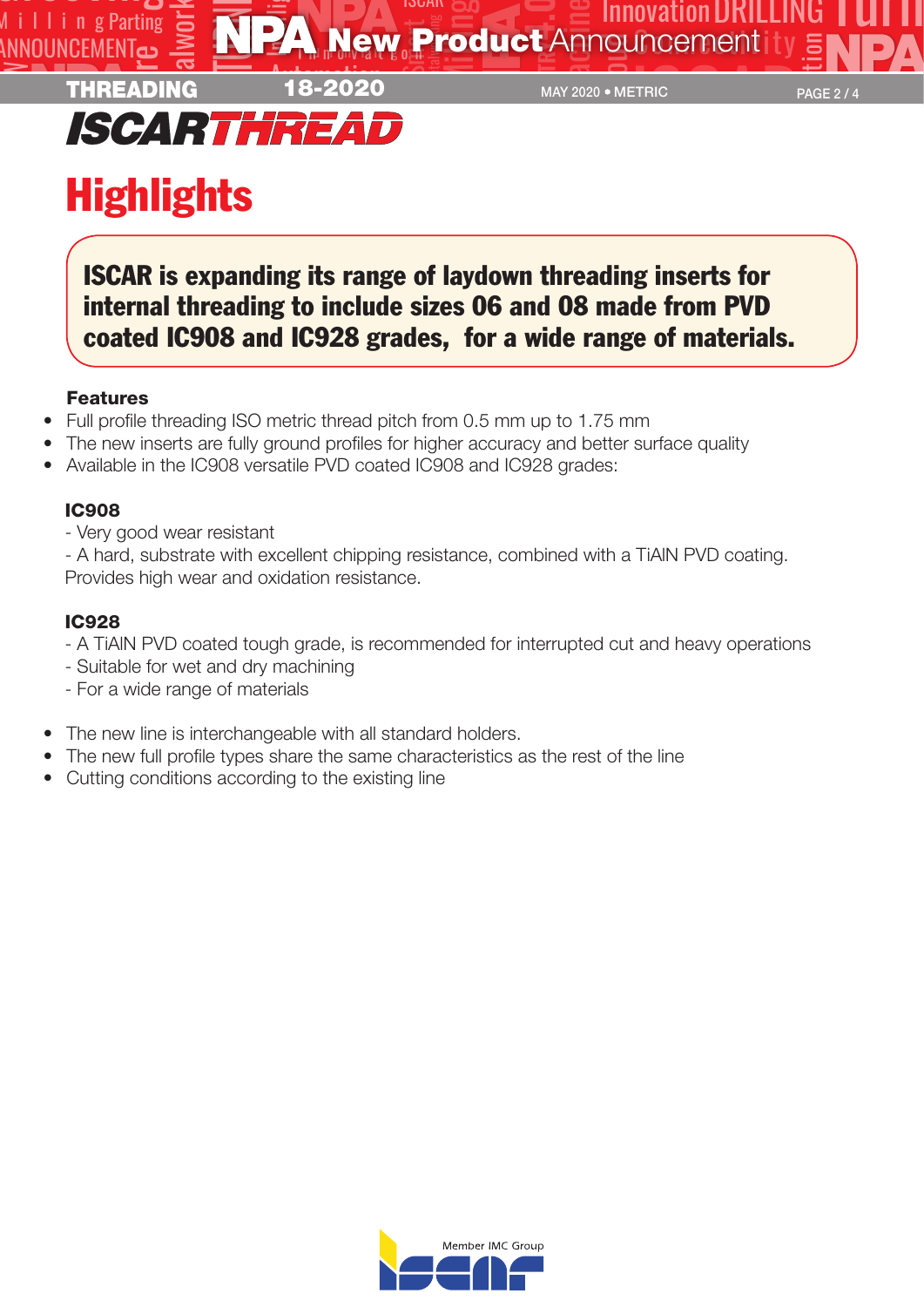

MAY 2020 · METRIC

PAGE 3/4

Ш

| <b>Description ASA</b> | <b>Description ISO</b> | C.S. | In catalog | <b>Size</b> | <b>Geometry</b> | Item No. |  |
|------------------------|------------------------|------|------------|-------------|-----------------|----------|--|
| 06IR 0.50 ISO IC908    | 06IR 0.50 ISO IC908    | 6    | <b>YES</b> | 6           | 06IR            | 5991111  |  |
| 06IR 0.50 ISO IC928    | 06IR 0.50 ISO IC928    | 6    | <b>YES</b> | 6           | 06IR            | 3373463  |  |
| 06IR 0.75 ISO IC908    | 06IR 0.75 ISO IC908    | 6    | <b>YES</b> | 6           | 06IR            | 3373462  |  |
| 06IR 0.75 ISO IC928    | 06IR 0.75 ISO IC928    | 6    | <b>YES</b> | 6           | 06IR            | 3373464  |  |
| 06IR 1.00 ISO IC908    | 06IR 1.00 ISO IC908    | 6    | <b>YES</b> | 6           | 06IR            | 5991058  |  |
| 06IR 1.00 ISO IC928    | 06IR 1.00 ISO IC928    | 6    | <b>YES</b> | 6           | 06IR            | 5994039  |  |
| 06IR 1.25 ISO IC908    | 06 R 1.25 ISO IC908    | 6    | <b>YES</b> | 6           | 06IR            | 5991112  |  |
| 06IR 1.25 ISO IC928    | 06 R 1.25 ISO IC928    | 6    | <b>YES</b> | 6           | 06IR            | 3373465  |  |
| 08 R 0.50 ISO IC928    | 08 R 0.50 ISO IC928    | 6    | <b>YES</b> | 8           | 08IR            | 3373466  |  |
| 08IR 0.50 ISO IC908    | 08IR 0.50 ISO IC908    | 6    | <b>YES</b> | 8           | 08IR            | 5991228  |  |
| 08IR 0.75 ISO IC908    | 08IR 0.75 ISO IC908    | 6    | <b>YES</b> | 8           | 08IR            | 3373467  |  |
| 08 R 0.75 ISO IC928    | 08 R 0.75 ISO IC928    | 6    | <b>YES</b> | 8           | 08IR            | 3373468  |  |
| 08IR 1.00 ISO IC928    | 08IR 1.00 ISO IC928    | 6    | <b>YES</b> | 8           | 08IR            | 5994740  |  |
| 08 R 1.25 ISO IC928    | 08 R 1.25 ISO IC928    | 6    | <b>YES</b> | 8           | 08IR            | 3373469  |  |
| 08 R 1.50 ISO IC928    | 08 R 1.50 ISO IC928    | 6    | <b>YES</b> | 8           | 08IR            | 3373470  |  |
| 08 R 1.75 ISO IC928    | 08 R 1.75 ISO IC928    | 6    | <b>YES</b> | 8           | 08IR            | 3373471  |  |